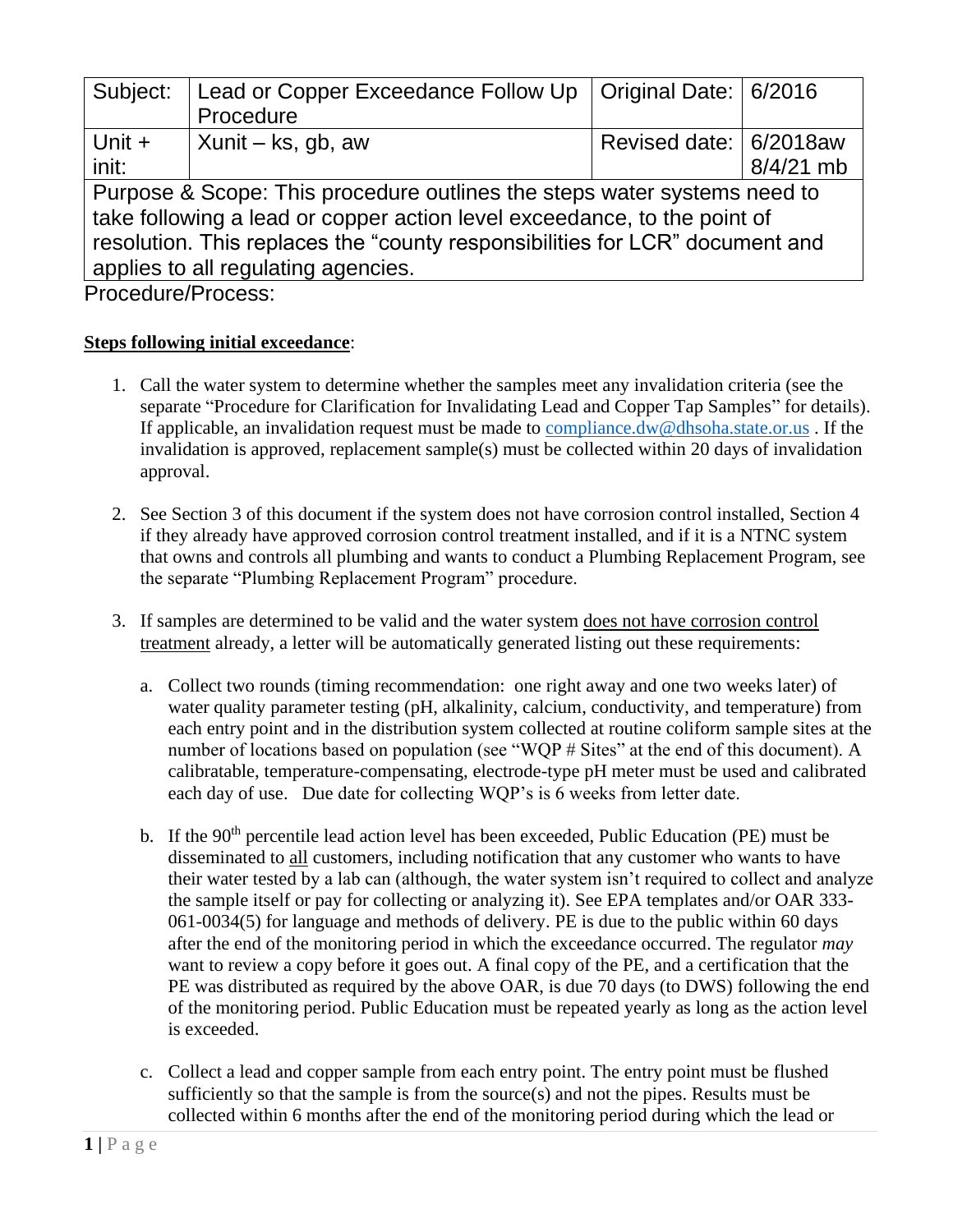copper action level was exceeded.

- d. Community Water Systems must deliver a consumer notice of individual lead tap results to the occupants of the residences where the taps were tested, including those who do not receive water bills. NTNC Water Systems must post the consumer notice in a conspicuous location. See OAR 333-061-0034(5)(e) for required content. Notice is due to the public within 30 days of being notified of an exceedance. A final copy of the notice, and a certification that the notice was distributed as required by the above OAR, is due three months following the end of the monitoring period. *Note that the consumer notice is a requirement regardless of whether the lead action level was exceeded.*
- e. If the lead action level has been exceeded, Community Water Systems must include the following information on or in each water bill as long as the action level is exceeded: {INSERT NAME OF WATER SYSTEM} found high levels of lead in drinking water in some homes. Lead can cause serious health problems. For more information please call {INSERT NAME OF WATER SYSTEM}, {if applicable include the following} or visit our website at {INSERT YOUR WEB SITE HERE}.
- f. A "letter of recommendation" for the best corrosion control option (i.e., something in writing from the water system notifying DWS which treatment option they would like to pursue) must be submitted to the regulator for the system. See **Letter of Recommendation and Corrosion Control Evaluation** below for more information. This is due no later than six months after the end of the monitoring period in which the exceedance occurred. County staff who receive this data are to forward on to DMCE for compliance data entry.
- g. Community Water Systems must report the following in their Consumer Confidence Report (CCR): the  $90<sup>th</sup>$  percentile value of the most recent round of sampling, the number of sample sites exceeding the action level, and the lead-specific information in OAR 333-061- 0043(4)(c). *Note that the lead-specific information is required in all CCRs regardless of whether the lead and/or copper action levels were exceeded.*
- h. Systems ≤ 50,000 can voluntarily do two 6-month rounds of lead and copper monitoring at the standard number of sites and postpone installation of corrosion control treatment if two subsequent rounds are under the action levels for both lead and copper per OAR 333-061-  $0034(2)(c)$ . The first round of samples should be collected within the first 6-month round that begins on either January 1 or July 1 following the original exceedance. The second round should be collected 6 months after the first round. If a water supplier has postponed installation of treatment, and any subsequent/future sampling exceeds the action level for lead or copper, the system must recommence the corrosion control treatment installation process beginning where they left off. **Note: the water supplier cannot postpone the activities and deadlines outlined in 2a through g above while conducting the two 6-month rounds of lead and copper testing; these steps must be taken concurrently.** This option is not available to systems that have exercised this option before (that is, they previously exceeded the action level for either lead or copper, conducted two 6-month rounds of lead and copper monitoring that did not exceed the action levels and postponed installation of corrosion control treatment).
- 4. If samples are determined to be valid and the water system has corrosion control treatment, a letter will be automatically generated listing out these requirements: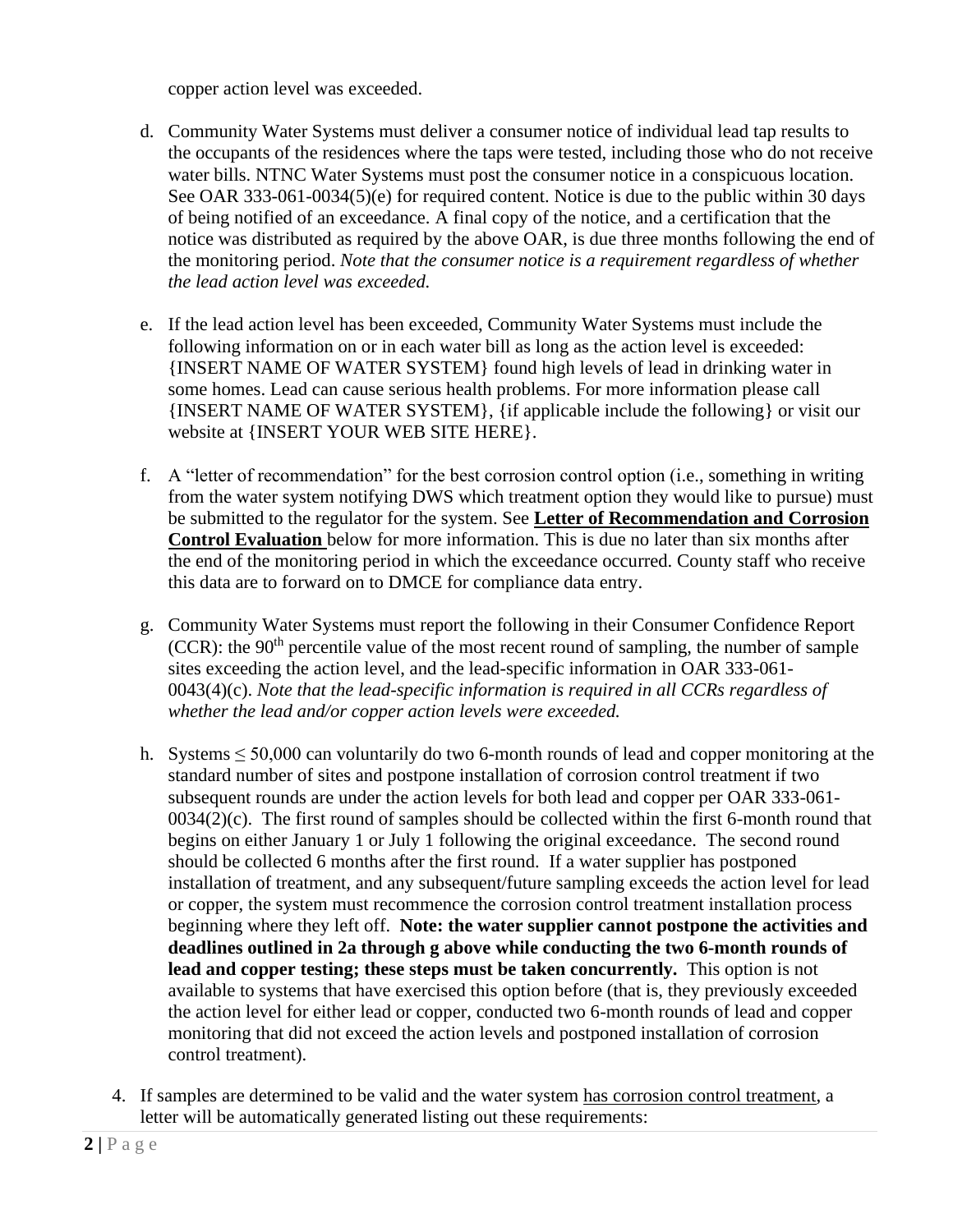- a. If the lead action level has been exceeded, Community Water Systems must include the following information on or in each water bill as long as the action level is exceeded: {INSERT NAME OF WATER SYSTEM} *found high levels of lead in drinking water in some homes. Lead can cause serious health problems. For more information please call {INSERT NAME OF WATER SYSTEM}, {if applicable include the following} or visit our website at {INSERT YORU WEBSITE HERE}.*
- b. If the  $90<sup>th</sup>$  percentile lead action level has been exceeded, Public Education (PE) must be distributed to all customers, including notification that any customer who wants to have their water tested by a lab can (although the water system isn't required to collect and analyze the sample itself or pay for collecting or analyzing it). See EPA templates and/or OAR 333-061- 0034(5) for language and methods of delivery. PE is due to the public within 60 days after the end of the monitoring period in which the exceedance occurred. The regulator *may* want to review a copy before it goes out. A final copy of the PE, and a certification that the PE was distributed as required by the above OAR, is due 70 days (to DWS) following the end of the monitoring period. Public Education must be repeated yearly as long as the action level is exceeded.
- c. Immediately investigate whether there is a problem with the existing corrosion control treatment system. If a problem is found, repair the treatment system and restore it to functionality. Conduct pH monitoring at the entry point daily until required minimum level is consistently met. Notify the regulatory agency if a problem was found with the corrosion control treatment system and corrected. If minimum water quality parameters were met when the exceedance occurred, minimums may need to be re-evaluated and adjusted (for example, minimum entry point pH raised).
- d. Collect a lead and copper sample from each entry point. The entry point must be flushed sufficiently so that the sample is from the source(s) and not the pipes. Results must be collected within 6 months after the end of the monitoring period during which the lead or copper action level was exceeded.
- e. Conduct two 6-month rounds of lead and copper monitoring at the standard number of sites. The first round of samples should be collected within the first 6-month round that begins on either January 1 or July 1 following the original exceedance. The second round should be collected 6 months after the first round.
- f. Two rounds of water quality parameter (WQP) testing that includes pH, alkalinity (if treatment adjusts alkalinity), silica (if a silicate inhibitor is used), and orthophosphate (if a phosphate inhibitor is used), and calcium (if calcium carbonate stabilization is used as part of treatment) must be collected with each round of lead and copper tap sampling. Each round of WQP testing must be collected from the distribution system at routine coliform sample sites at the number of locations based on population (see "WQP # Sites" at the end of this document).
- g. If the action level for lead or copper continues to be exceeded during 6-month rounds of monitoring, the water supplier may be required to reassess if the current corrosion control treatment system is adequate or whether a different chemical treatment option should be considered.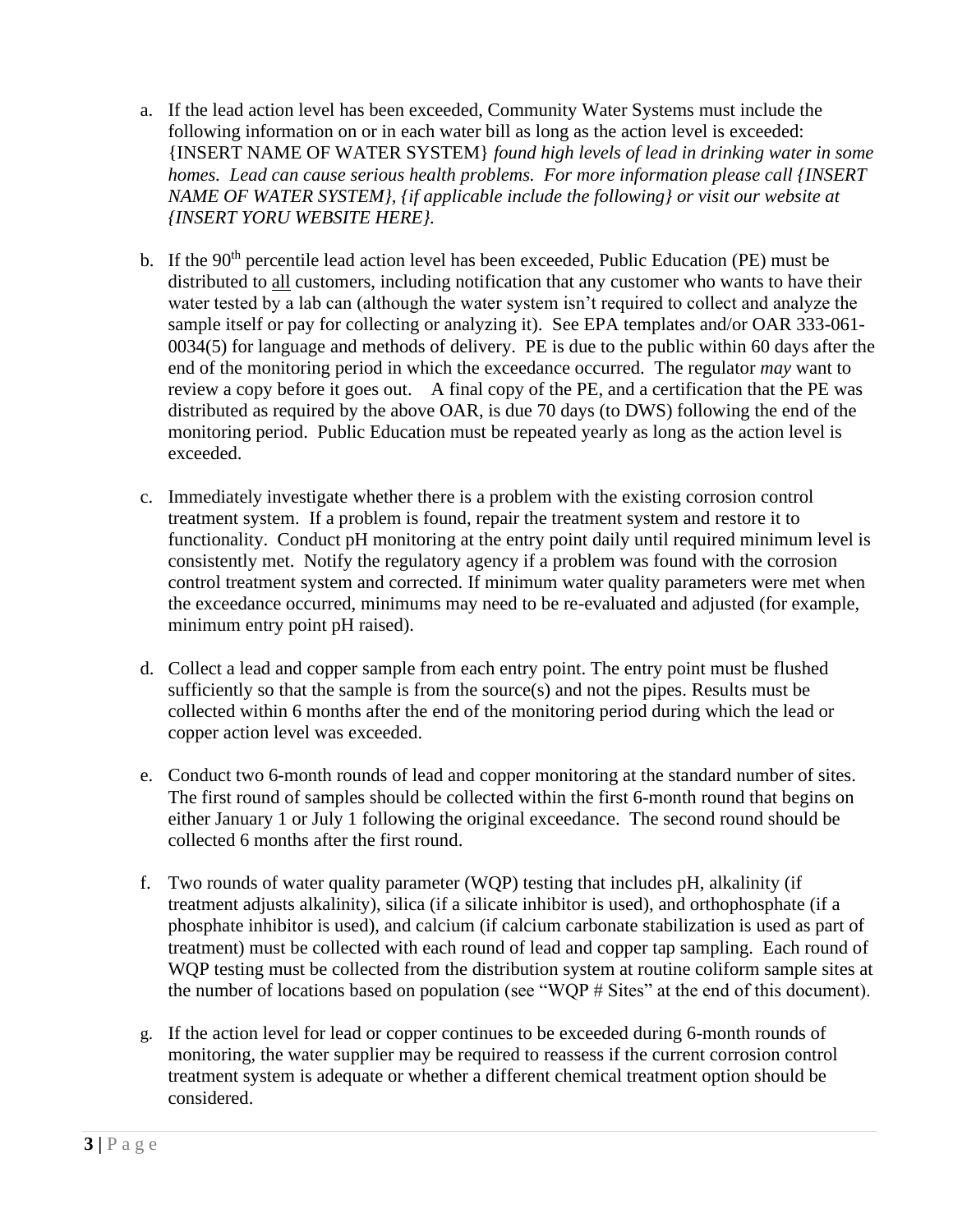- h. Community Water Systems must deliver a consumer notice of individual lead tap results to the occupants of residences where the taps were tested, including those that do not receive water bills. NTNC water systems must post the consumer notice in a conspicuous location. See OAR 333-061-0034(5)(e) for required notice content. Notice is due to the public within 30 days of being notified of an exceedance. A final copy of the notice, and a certification that the notice was distributed as required by the above OAR, is due three months following the end of the monitoring period. *Note that the consumer notice is a requirement regardless of whether the lead action level was exceeded.*
- i. Community Water Systems must report the following in their Consumer Confidence Report (CCR): the  $90<sup>th</sup>$  percentile value of the most recent round of sampling, the number of sample sites exceeding the action level, and the lead-specific information in OAR 333-061- 0043(4)(c). *Note that the lead-specific information is required in all CCRs regardless of whether the lead and/or copper action levels were exceeded.*

#### **Letter of Recommendation and Corrosion Control Evaluation:**

1. Based on the measured water quality parameters, the regulator, consultant, or the circuit rider (for Community Water Systems  $\leq 10,000$  or non-profit NTNC systems) will help the water system determine the best alternative for chemical corrosion control using the EPA *Optimal Corrosion Control Treatment Evaluation Technical Recommendations for Primacy Agencies guidance* manual. The regulator will approve the water system's Letter of Recommendation (see (3)(f) above), or

### **Plan Review**:

- 1. Notify the water system that **plans and a review fee** for chemical corrosion control are required. Refer the water system to DWS Plan Review at (971) 673-0408 for information on what specifically is required for Plan Review. DWS will review and approve plans and provide a follow-up monitoring summary to the system and the regulating agency.
- 2. Refer to the Plan Review Info Package for Corrosion Control Treatment on the DWS website for details on the plan review requirements and process.

#### **After Chemical Corrosion Control Treatment Installation:**

- Systems should receive instructions in the Plan Review letter, but the regulator should follow-up to make sure the following steps are completed:
	- 1. The water system must collect two consecutive six-month demonstration rounds of tap L&C samples (and WQP monitoring - see #2 below) following installation of corrosion control. The standard (not reduced) number of samples from the original pool of sampling sites must be used.
	- 2. WQP(s) (pH, alkalinity, conductivity, calcium, phosphate, or silica depending on the type of treatment; e.g. phosphate concentration if phosphate is the corrosion control method) must be monitored at the entry point at least once every two weeks (although daily is highly recommended). Distribution WQP monitoring is required with each subsequent round of L&C tap samples (see "Frequency of Lead & Copper Rule Monitoring" chart at the end of this document, "WQ Parameter – Distribution" column). A temperature-compensating, electrode-type pH meter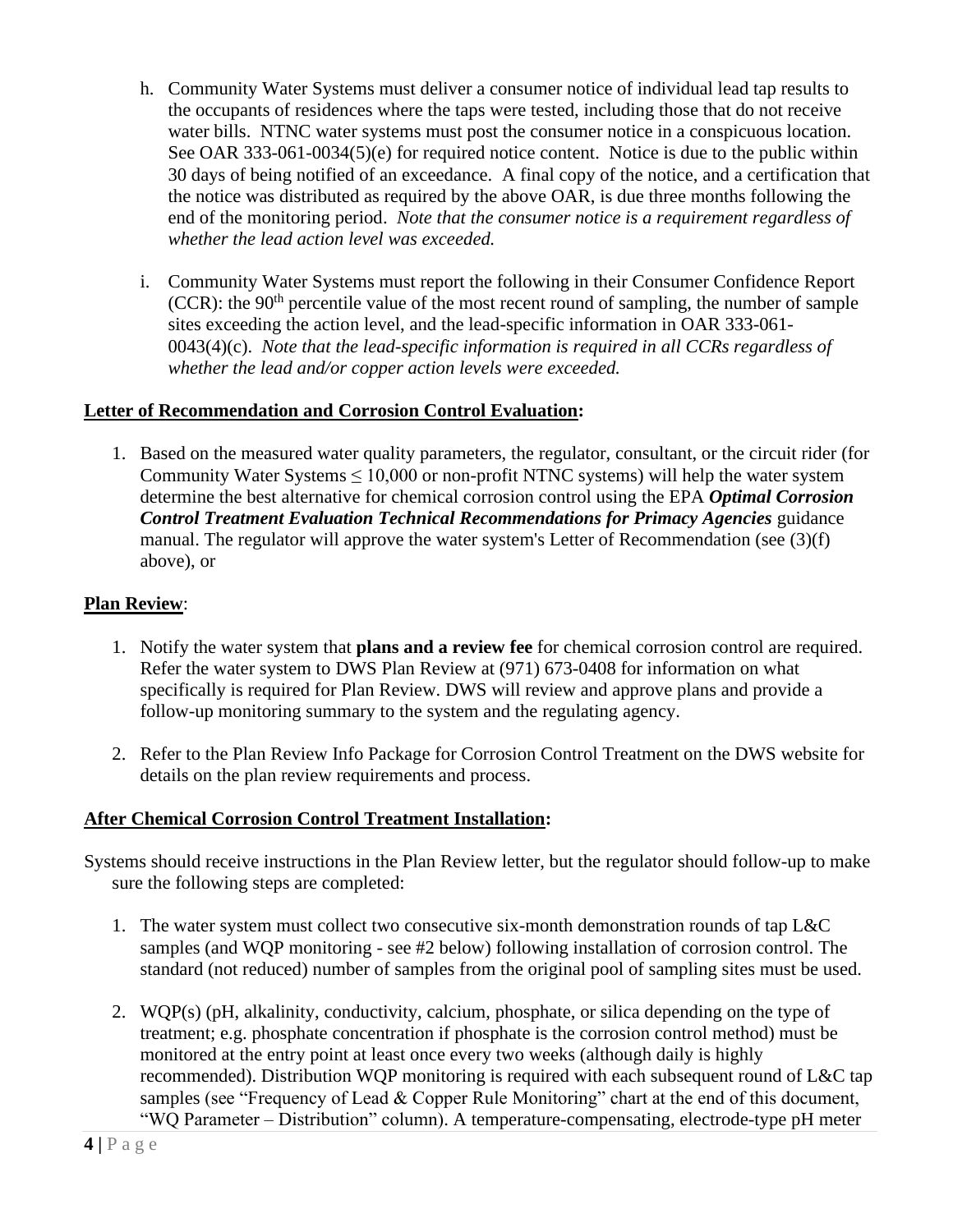must be used and calibrated at least once each day of readings or per manufacturer's recommendations. The system should be provided with the WQP monitoring forms and instructions from our website.

- 3. After the demonstration rounds are completed, the regulator must set a minimum WQP (pH, phosphate, alkalinity, or silica) for each entry point and the distribution system. The regulator will review lead and copper tap sample results with corresponding WQP levels from both the distribution system and entry points. If phosphate is added, minimum pH and phosphate levels must be set. If alkalinity is adjusted (e.g. soda ash or lime), both pH and alkalinity must be set. If tap samples are low (there is no numerical definition of optimized), the minimums should be set at the levels found during sampling, including allowance for small variations. Preferably the minimum pH is set at 7.2 or above, with 7.0 being the minimum per OAR 333-061-  $0034(3)(k)(B)$ . The regulator is to then contact DMCE to have the minimum added to SDWIS and new WQP Monitoring Forms made with the minimum listed. The regulator will write a letter (include the new forms) explaining the water system's new requirements: WQP entry point monitoring once every two weeks (preferably daily) and monitoring forms submitted monthly; L&C tap sampling annually for three years and then triennially (or straight to triennially if demonstration rounds  $\leq 0.005$  mg/L lead and  $\leq 0.65$  mg/L copper); and WQP distribution system monitoring at the same time as the L&C sampling but collected at routine coliform sample sites at the number of locations based on population (see "WQP # Sites" at the end of this document).
- 4. If the water system drops below the entry point and/or distribution WQP minimum(s) (called an "excursion") for nine or more days in a six-month period, they receive a violation, have to do a public notice within 30 days, and have to go back to a rolling six-month monitoring schedule for all tap samples (WQPs, L&C) at standard number of sites until they are again eligible for reduced monitoring. See the "LCR Corrosion Control WQP Monitoring & Reporting Instructions" for details on WQP reporting requirements and how excursions are determined. Note: systems doing EP WQP monitoring every 2 weeks that have an excursion should be advised to begin daily EP WQP monitoring in order to determine if corrections made to treatment to raise WQPs above minimums are working and to avoid a possible violation (since any day without a WQP reading following an excursion is counted as an excursion).

## **Compliance and Enforcement:**

- 1. When a water system exceeds the lead or copper action level, an auto-generated letter will be sent and compliance actions and due dates will be entered into SDWIS and displayed online.
- 2. The Regulator is to track progress and compliance and update DMCE as necessary via [compliance.dw@dhsoha.state.or.us.](mailto:compliance.dw@dhsoha.state.or.us)
- 3. If the water system fails to install corrosion control, the regulator will work with the DMCE Enforcement Coordinator on developing an informal or formal enforcement schedule.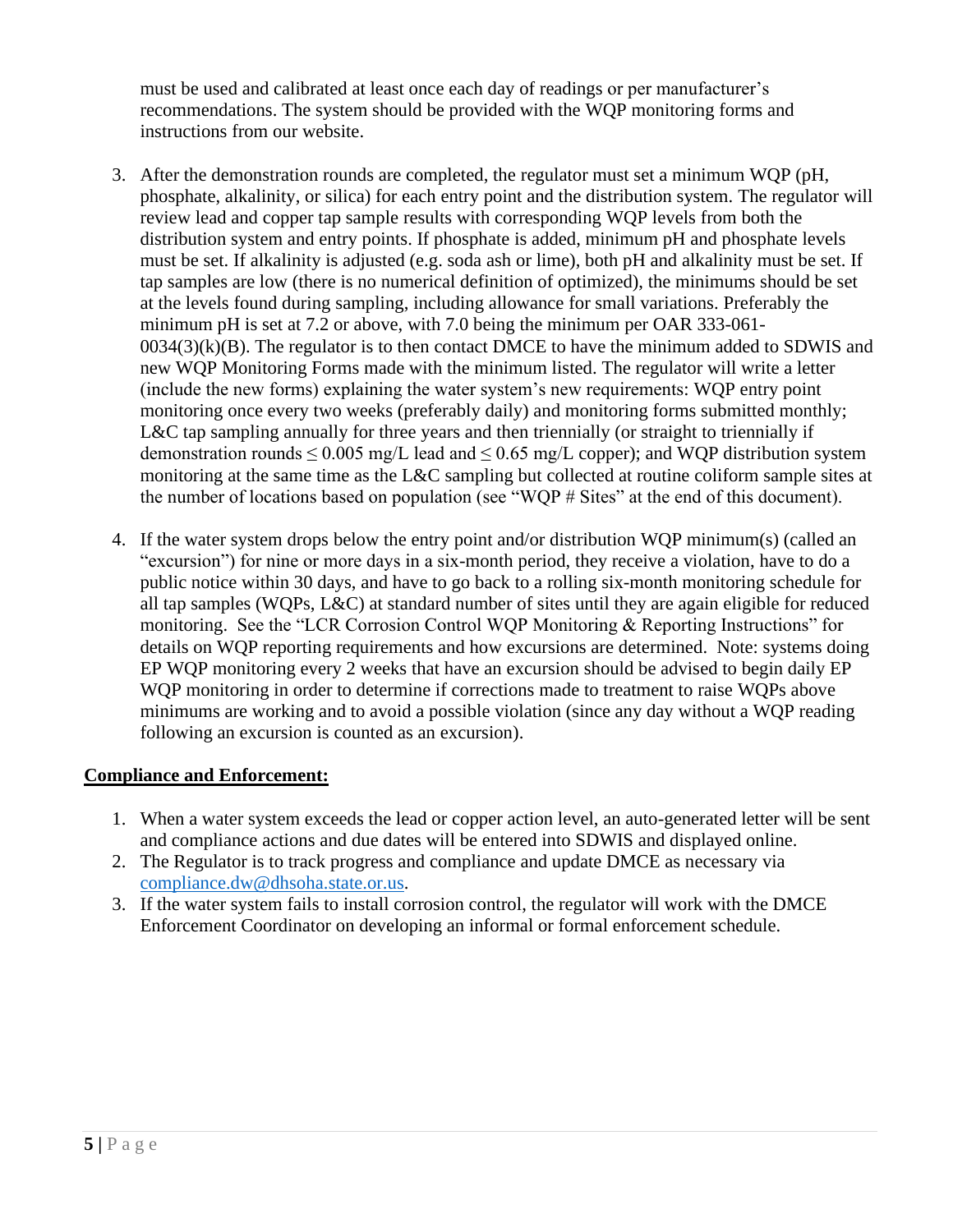# **Frequency of Lead & Copper Rule Monitoring:**

| <b>Parameter</b>       | $L&C$ - Tap                       | $L&C-Entry$ | <b>WQ Parameter</b>                      | <b>WQ Parameter</b> |
|------------------------|-----------------------------------|-------------|------------------------------------------|---------------------|
|                        |                                   | Point       | - Distribution                           | - Entry Point       |
| <b>Initial</b>         | 26-month                          |             |                                          |                     |
|                        | rounds $\ddagger$                 |             |                                          |                     |
| <b>Reduction</b>       | Annual <sup>§</sup> , or          |             |                                          |                     |
|                        | Triennial <sup>§</sup> (if Pb     |             |                                          |                     |
|                        | $< 0.005$ mg/L                    |             |                                          |                     |
|                        | and $Cu < 0.65$                   |             |                                          |                     |
|                        | $mg/L$ )                          |             |                                          |                     |
| <b>After Action</b>    |                                   | Once        | 2 rounds, 2                              | 2 rounds, 2weeks    |
| <b>Level</b>           |                                   |             | weeks apart                              | apart               |
| <b>Exceedance</b>      |                                   |             |                                          |                     |
| <b>After Corrosion</b> | 26-month                          |             | 26-month                                 | Every 2 weeks       |
| <b>Control</b>         | rounds $\pm$                      |             | rounds                                   | (daily preferred)   |
| <b>Installed</b>       |                                   |             |                                          |                     |
| After minimum          | Annual <sup>§</sup> , or          |             | Annual <sup><sup>1</sup>, or</sup>       | Every 2 weeks       |
| WQP's set              | Triennial <sup>§</sup> if $\dots$ |             | Triennial <sup><math>\P</math></sup> if. | (daily preferred)   |
|                        | (see Reduction)                   |             | (see Reduction)                          |                     |
| If $9+ WQP$            | 26-month                          |             | 26-month                                 | Every 2 weeks       |
| excursions in a        | rounds <sup>‡</sup>               |             | rounds                                   | (daily preferred)   |
| 6-month period         |                                   |             |                                          |                     |

# ‡§L&C # of Sites

| System size (# People Served) | # of sites (Standard Monitoring) $\ddagger$ | # of sites (Reduced       |
|-------------------------------|---------------------------------------------|---------------------------|
|                               |                                             | Monitoring) $\frac{8}{3}$ |
| >100,000                      | 100                                         | 50                        |
| 10,001 to 100,000             | 60                                          | 30                        |
| 3,301 to 10,000               |                                             | 20                        |
| 501 to 3,300                  |                                             |                           |
| 101 to 500                    |                                             |                           |
| < 100                         |                                             |                           |

# ¶WQP # of Sites

| System size (# People Served) | # of sites For Water Quality Parameters |
|-------------------------------|-----------------------------------------|
| >100,000                      | 25                                      |
| 10,001 to 100,000             | 10                                      |
| 3,301 to 10,000               |                                         |
| 501 to 3,300                  |                                         |
| 101 to 500                    |                                         |
| $<$ 100                       |                                         |